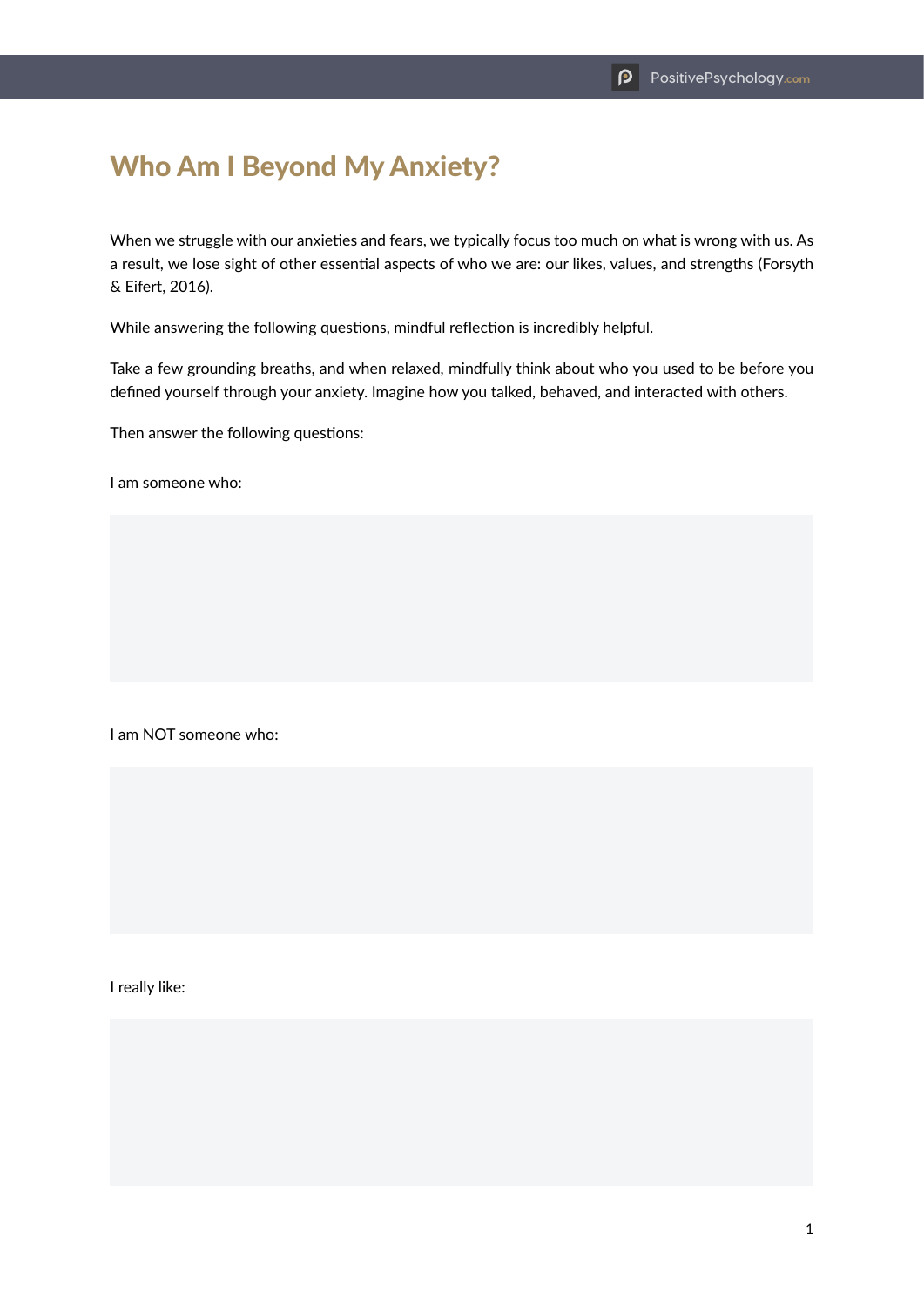I really don't like:

My most important relationship is:

What do I like doing?

When do I feel at my best?

Spend some time reading over these answers.

Remember that this is who you are when anxiety is not a focus and doesn't define who you truly are.